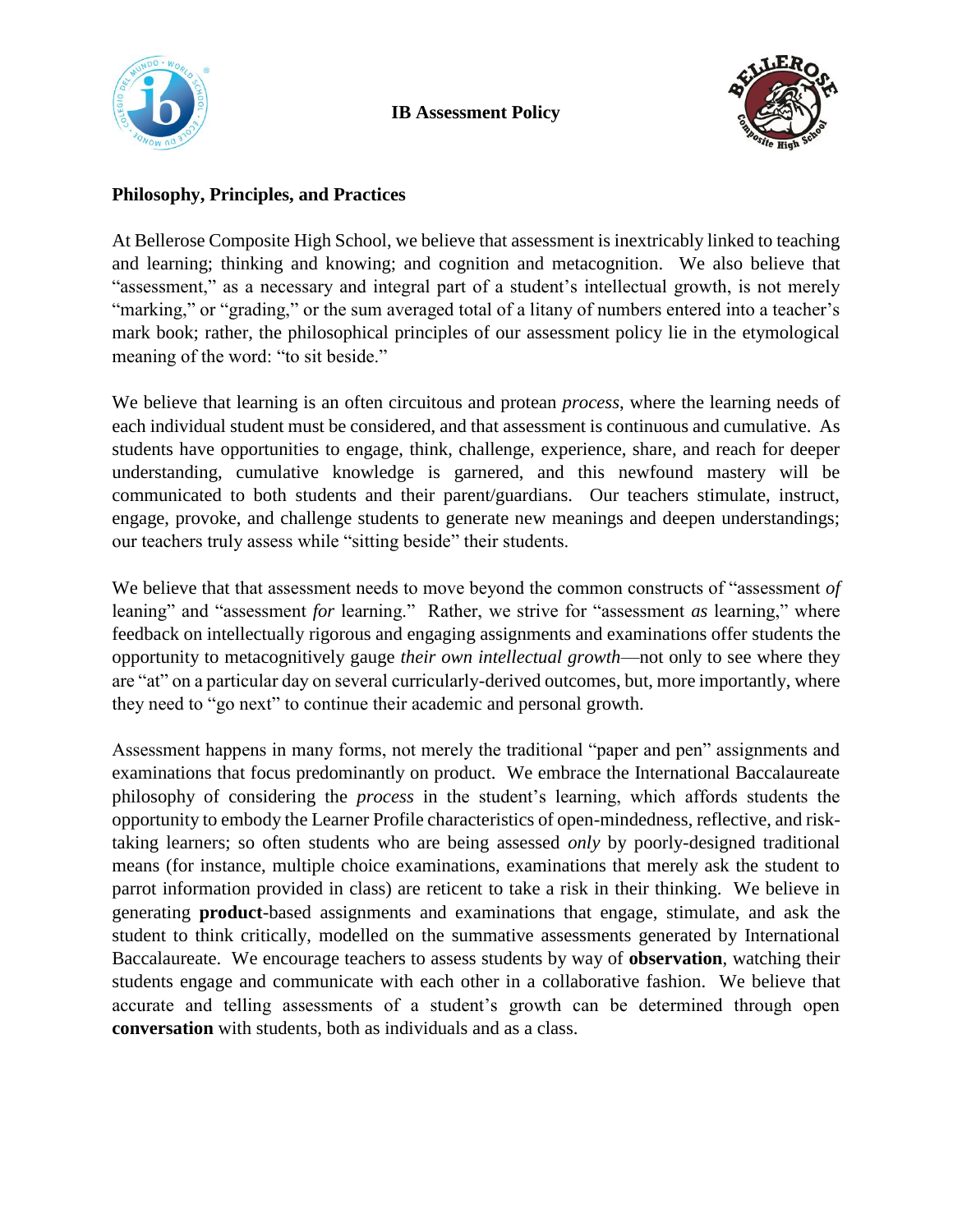



## **Partners in Successful Assessment**

**Students** who enrol in the IB programme at our school come from a variety of social, cultural, familial, intellectual contexts, and, as such, require differentiated assessment, even when there is a class-common assignment. Students respond best to those assessments that are honest, timely, and that establish/maintain the student/teacher relationship. The student must be able to use criterion-referenced mark bands to be able to accurate assess his or her own work and to peerassess the work of their peers and colleagues. Students must understand that each assessment is merely one indicator of their intellectual growth, and that each assessment is to be utilized by the student to generate their own understanding of "where to improve" on the next assessment.

**Homework** may be an integral part of this process; homework must be meaningful, relevant, and ideally engaging. Homework offers the student the opportunity to concretize material learned in the classroom; mastery of learned information, and a student's personal comfort-level with said information, is sometimes dependent on assiduous practice. We strive to make homework engaging and enlightening, often times offering enriching experiences that bolster concepts discussed in class. In addition, several of our teachers are experimenting with "flipped classrooms" to offer more time in-class for rich conversation and pedagogical (including both the teacher *and* the student) collaboration.

**Students studying in a Second Language** are assessed for clarity of thought, complexity of idea, and deep understanding of curricular material. Teachers will note areas of syntax, vocabulary, and grammar that need to be addressed, but these areas will be marginally considered. The student and teacher, in partnership with school administration and parent/guardian, will make an individuated plan to ensure student growth and eventual success. Bellerose Composite High School offers a number of possibilities for the Student Studying in a Second Language, including a supportive Learning Strategies course and augmented reading time to bolster language acquisition. The goal is student comfort and competency with the newly acquired language. For more information, please see the *Bellerose Composite High School Language Policy*.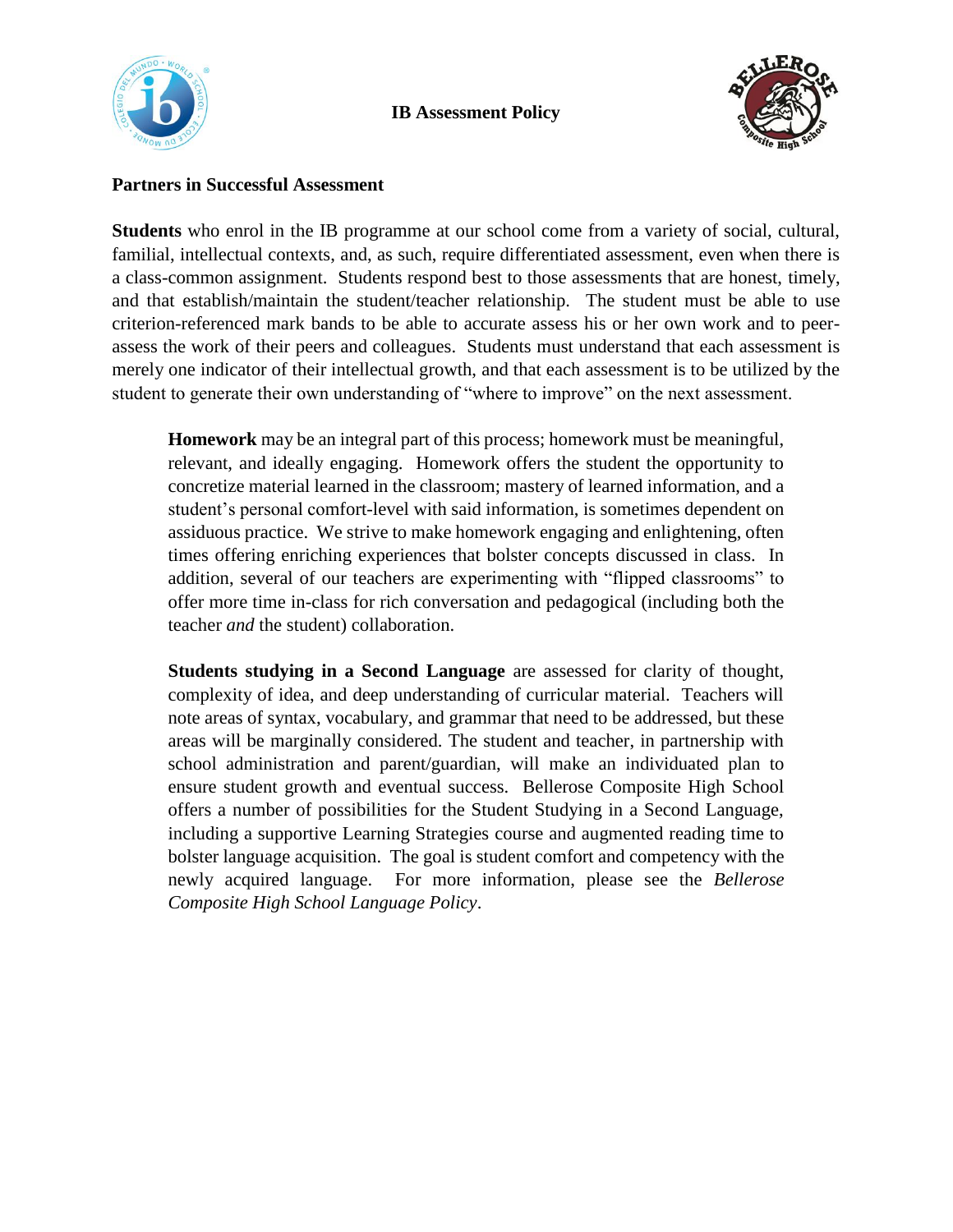





**Teachers** generate and administer relevant, meaningful, and curricularly-derived assignments and examinations that engage student knowledge through a variety of different means. Teachers ensure that their assessments take into account both local and global concerns and contexts, giving students the opportunity to reflect and consider their individual place in the world. Teachers understand the necessity for students to understand, even internalize, criterion-referenced IBO assessment tools so that students may metacognitively understand where they are situated in their intellectual journey. Through examination of a student's learning from product, observation, and conversation, teachers are able to metacognitively assess their own classroom practice and effectiveness of their teaching methodology.

Teachers take advantage of our daily "FLEX blocks" to provide students with opportunities to review material not understood during the classroom period, to enrich a student's intellectual growth by providing information that deepens a student's understanding of concepts and catalyzes intellectual engagement, and to bolster student confidence in the required content of the programmes of student so that they are confident in their active positions of knowledgeable, inquiring thinkers.

**FLEX blocks** are also times where a student may be afforded the opportunity to re-write an examination or assignment that he or she feels did not accurately reflect his or her intellectual growth or understanding. However, this does not occur until the student has had the opportunity to **self-assess** where the difficulties with their learning occurred, to **re-learn** the concepts "sitting beside" their teacher who will employ other teaching methodologies to assist the student in his or her understanding, and to **enhance** their understanding through means provided (that is, peer-study groups; relevant "flipped-classroom" opportunities; secondary resources that bolster and enrich student understanding).

Teachers **record and report** assessments in a timely and instructive manner. Bellerose Composite High School uses PowerSchool, which has the option of reporting both numbers and letter grades to students and their parent/guardians. PowerSchool is an online assessment student which gives both student and parent/guardians immediate access to the teacher-entered information reported regarding assessment. We are working in concert with District Office and PowerSchool in order to be able to enter assessment feedback using the International Baccalaureate mark bands so that formative assessments may be reported in a manner in which students and their parent/guardians come to understand, and metacognitively reflect upon, the IBO assessment standards.